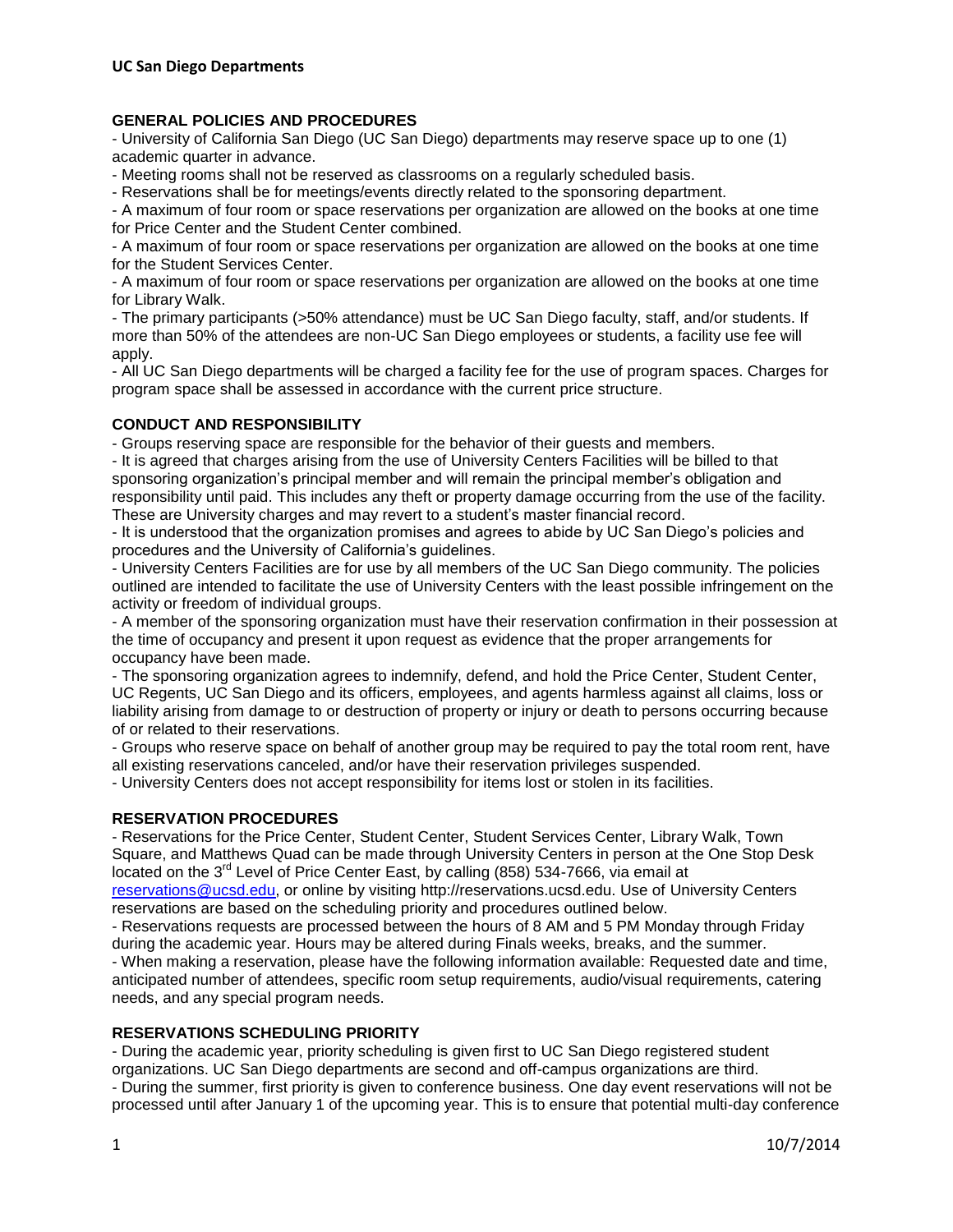business is not impacted. Summer rates vary based on the type of event and reserving party. Annual event status is not applicable to summer reservations.

## **ADMISSION**

- Admission is defined as tuition, registrations, conference fees, donations or any money that passes into the sponsor's hands. UC San Diego departments charging admission will be required to pay the combined total of all meeting and program space rental fees or 10% of the total admission gross, whichever is greater.

## **ALCOHOL**

- The consumption of alcoholic beverages is not permitted at University Centers Facilities with the exception of events held at Porter's Pub, The Loft, or those events that have been granted an Alcoholic Beverage Permit by the University. For information regarding Alcoholic Beverage Permits, please contact your assigned University Centers Events Coordinator.

### **AMPLIFIED SOUND**

- Amplified sound is allowed in University Centers Facilities with restrictions. Please refer to the detailed sound policy at [http://universitycenters.ucsd.edu/documents/sound\\_policy.pdf.](http://universitycenters.ucsd.edu/documents/sound_policy.pdf)

- Amplified sound is allowed in Price Center Plaza between the hours of 11am-2pm and 5pm-midnight Monday through Friday, and between 8am-12am on the Saturday and Sunday. Before 5 pm, sound cannot exceed 85 decibels A-weighted at 50'. After 5 pm, sound cannot exceed 105 decibels A-weighted at 50'.

- Amplified sound is allowed at dentil space 1979 on Library Walk as long as the speakers face the East lawn. Monday through Friday before 5 pm, sound cannot exceed 75 decibels A-weighted at 50'. After 5 pm, sound cannot exceed 85 decibels A-weighted at 50'.

- Amplified sound is allowed in Matthews Quad between the hours of 4:30pm - 11pm Monday through Saturday as long as it doesn't exceed 85 decibels A-weighted at 50'.

- Amplified sound for voice only is allowed in Town Square between 12pm – 1 pm Monday through Friday provided that it doesn't exceed 80 decibels A-weighted at 50'. Amplified sound for voice and music is allowed between 7 pm and midnight Monday through Friday, and on Saturday and Sunday with written approval, as long as it doesn't exceed 95 decibels A-weighted at 50'.

- University Centers reserves the right to shut down amplified sound at any time.

### **ANNUAL EVENTS**

- Events designated as "annual" (taking place yearly at University Centers Facilities and lasting one event day) may be booked up to one year in advance. A first time event will not count as an annual event. - Events must be booked on the same date and in the same space each year for two consecutive years to

gain annual event status. - If the event is cancelled or if dates and/or locations need to be altered, then annual event status is nullified.

- Annual events will not count toward the four-reservation policy listed above.

- Annual events will count toward the Ballroom Friday/Saturday policy listed below.

- A UC San Diego department may have no more than 2 annual events per academic year on the books.

### **AUDIO-VISUAL EQUIPMENT**

- University Centers carries a complete inventory of audio/visual equipment for use within University Centers Facilities.

- Basic audio/visual items, such as LCD projectors and screens, can be reserved for our meeting rooms through the One Stop Desk located on the  $3<sup>rd</sup>$  Level of Price Center East, by calling (858) 534-7666, or via email at [onestop@ucsd.edu](mailto:onestop@ucsd.edu)

- For programs in one of our large event spaces (West Ballroom, East Ballroom, Theater, Plaza, The Loft), additional equipment and staffing will be required.

- Technical service and equipment fees will be assessed based on the scope of the event. Please contact University Centers Technical Services Department at (858) 534-0832 or (858) 534-0839 to request a quote. All requests require a minimum of 3 weeks advance notice to process.

- Fees for late reservations, late changes, or late cancellation fees will be assessed at the discretion of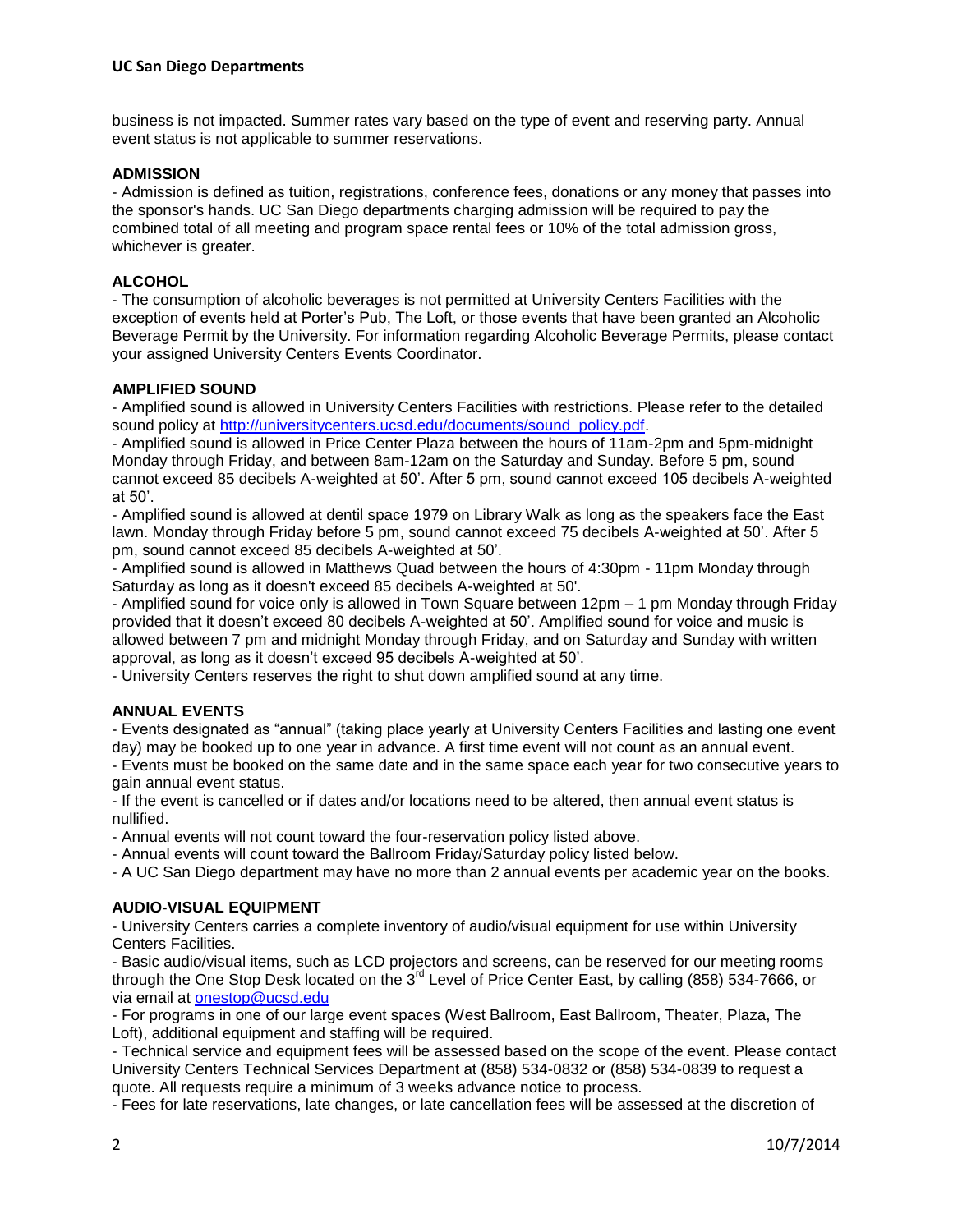the Technical Services Managers.

- Clients are responsible for abiding by the Technical Services Policy.

- Clients are responsible for all fees associated with any lost or damaged audio/visual equipment as issued by University Centers.

## **BALLROOM EVENTS**

- Price Center Ballrooms may only be reserved a total of three Fridays (after 4:00 PM) or Saturdays per group, per academic year.

### **CHANGES, ADDITIONS, CANCELLATIONS & NO SHOWS**

- University Centers reserves the right to modify space requests in order to serve the greatest number of programs and activities.

- If you have any changes, additions, or need to cancel your reservation, please contact the One Stop Desk located on the 3<sup>rd</sup> Level of Price Center East, by calling (858)534-7666 or via email at [reservations@ucsd.edu](mailto:reservations@ucsd.edu) at least one (1) business day in advance for meeting rooms and three (3) business days in advance for program space to avoid possible late fees.

- A "no show" applies to all groups who fail to cancel confirmed reservations within the appropriate time frame and the room is set and no one (including the sponsors) shows up for the event. Minimum charges for late cancellations, late changes and no shows will be applied.

- UC San Diego departments canceling a meeting room reservation less than one (1) business day in advance of the event will incur a \$15.00 cancellation fee. For each occurrence thereafter, the cancellation fee will double. For example, first occurrence is \$15.00, second occurrence is \$30.00 and so on.

- UC San Diego departments canceling a program space reservation less than three (3) business days in advance of the event will incur a \$50.00 cancellation fee. For each occurrence thereafter, the cancellation fee will double. For example, first occurrence is \$50.00, second occurrence is \$100.00 and so on. - Any UC San Diego department that no-shows or cancels within 24 hours of the event and the reserved

room has been set-up will incur the above fees plus any costs associated with the set-up of the event.

### **CLEANING SERVICES**

- University Centers provides personnel to perform basic cleaning services in both the public and private areas of our facilities.

- University Centers reserves the right to recharge all expenses to your organization for all cleaning situations deemed as being excessive.

## **CO-SPONSORSHIP GUIDELINES**

- No UC San Diego registered student organization or UC San Diego department may reserve space on behalf of another group (with the exception of UCSD Conference Services). Groups may not sell, sublease or transfer their reservation to another group.

- UC San Diego registered student organizations may not act as agents for UC San Diego departments, off-campus persons or organizations in order to receive student rates for space and services. University departments may not act as agents for off-campus persons or organizations in order to receive department rates for space and services.

- The reserving student organization or University department must be the primary organizer/planner of the event. Any fees for space and services must be incurred by the reserving organization or department.

# **CO-SPONSORSHIP WITH A NON-AFFILIATE GROUP**

- Funding must be processed through your department index number.

- Planning for the event must be done faculty/staff of the UC San Diego department and the non-affiliate group. A UC San Diego faculty/staff member must be present and involved in the event planning.

- General Liability Insurance is required from the non-affiliate group.

- UCSD Catering must be used in most spaces in Price Center facilities.

- All general policies and procedures listed above apply.

## **CO-SPONSORSHIP WITH A UC SAN DIEGO STUDENT ORGANIZATION**

- Funding must come from the student organization's accounts managed by the Student Life Business Office and/or from a UC San Diego department account.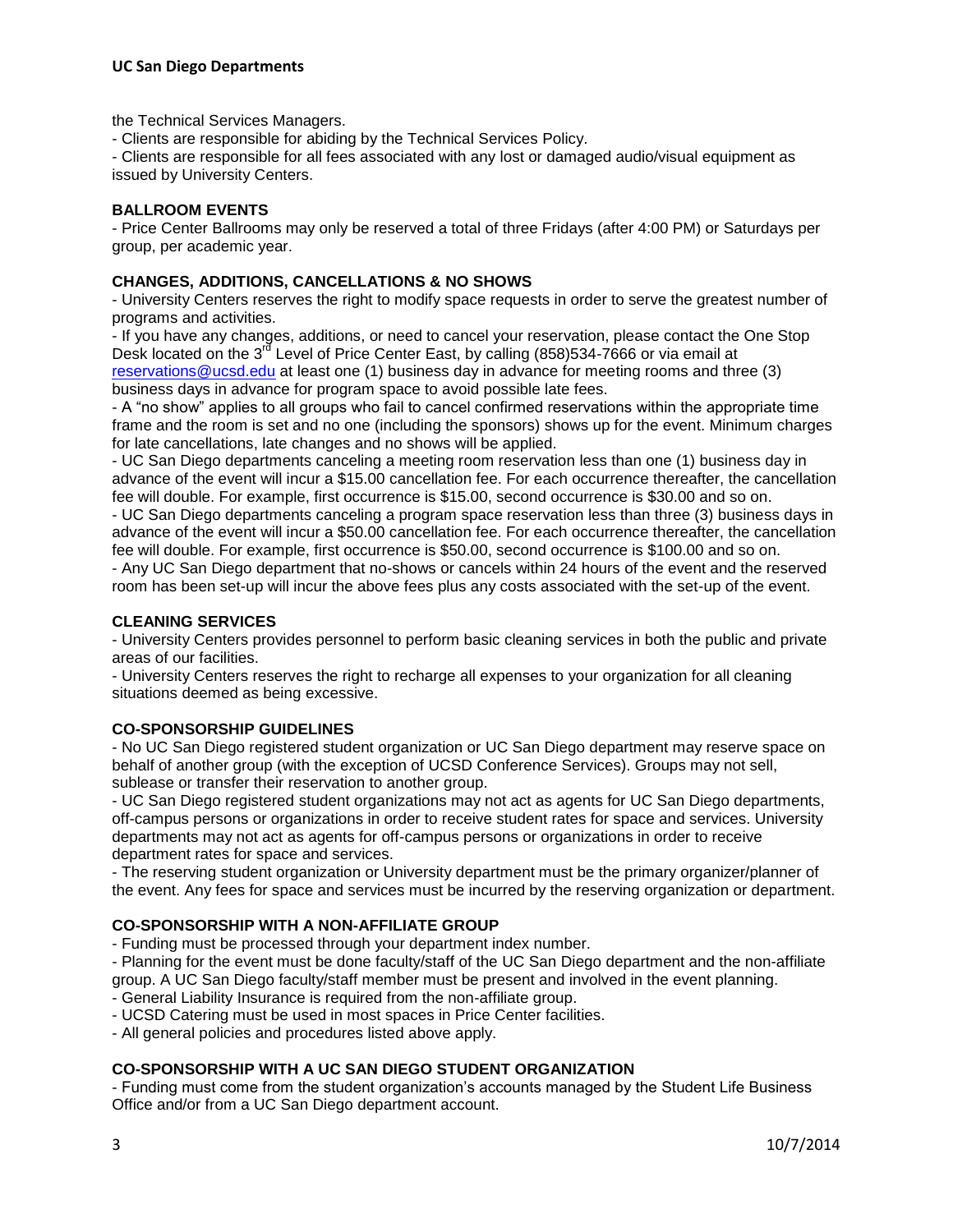- Planning for the event must be done by Principal Members of the reserving student organization and department staff. A student must be present and involved in the event planning.

- The reserving student organization must complete a Triton Activities Planner (TAP) form per TAP guidelines.

- UCSD Catering must be used in most spaces in Price Center facilities.

- All general policies and procedures listed above apply.

## **DEPARTMENT USE**

- Reservations made under your department are to be used for a UC San Diego department-related activity. Reservations are non-transferable and we do not allow UC San Diego departments or employees to make reservations on behalf of an outside organization.

- All charges must be processed through your department index number.

- You or your designated UC San Diego department staff member will be responsible for communicating all facility arrangements with your University Centers Event Coordinator. If an outside organization becomes involved as our primary contact and/or becomes responsible for payment of all charges, the UC San Diego department rates are no longer valid and off-campus rates will be charged or the reservation canceled.

### **EXPLANATION OF RATES**

- UC San Diego departments are generally not charged for meeting rooms. If an admission is charged, or if more than 50% of the attendees are non- UC San Diego employees or students, a facility use fee will apply.

- All UC San Diego departments will be charged a facility fee for the use of program spaces (Ballrooms, Theater, Multipurpose Room, Town Square, Plaza, Matthews Quad, and Forum).

- Charges for meeting rooms and program spaces shall be assessed in accordance with the current pricing structure.

## **DAMAGES**

- Your organization/department is responsible for the behavior of its guests, employees, patrons, and contractors. Any loss or damages occurring to the facility or equipment as a direct result of your event become the responsibility of your organization. University Centers reserves the right to charge all expenses to your organization/department for all repair damages and/or equipment replacement.

### **DECORATIONS**

- All decorations must be approved in advance by University Centers Personnel. Votive candles in glass votive holders or candles enclosed in glass hurricanes may be used but require approval.

- University Centers prohibits the use of items such as glitter and or confetti.

- University Centers only authorizes the use of poster putty and painter's tape to adhere items to floors, walls, or ceilings. No tacks, push pins, or nails are allowed.

- Event Organizers are responsible for the removal and disposal of all decorations following the completion of their program.

## **DELIVERIES & STORAGE**

- Due to space and storage constraints, University Centers is unable to receive items in advance of your event date and we are unable to retain items awaiting post-event shipment.

- University Centers can assist in locating companies that can provide freight service.

- University Centers is unable to sign for receipt of shipments on behalf of the client and does not accept responsibility for items that are shipped to us or items that are left behind.

### **DISABILITY RESOURCES**

- University Centers Facilities are equipped with ADA compliant resources including ramps, automated doors, and restroom accommodations.

- If your program requires any specialized accommodations for those with special needs, please contact your University Centers Event Coordinator.

## **EVENT HOURS OF OPERATIONS & OVERTIME**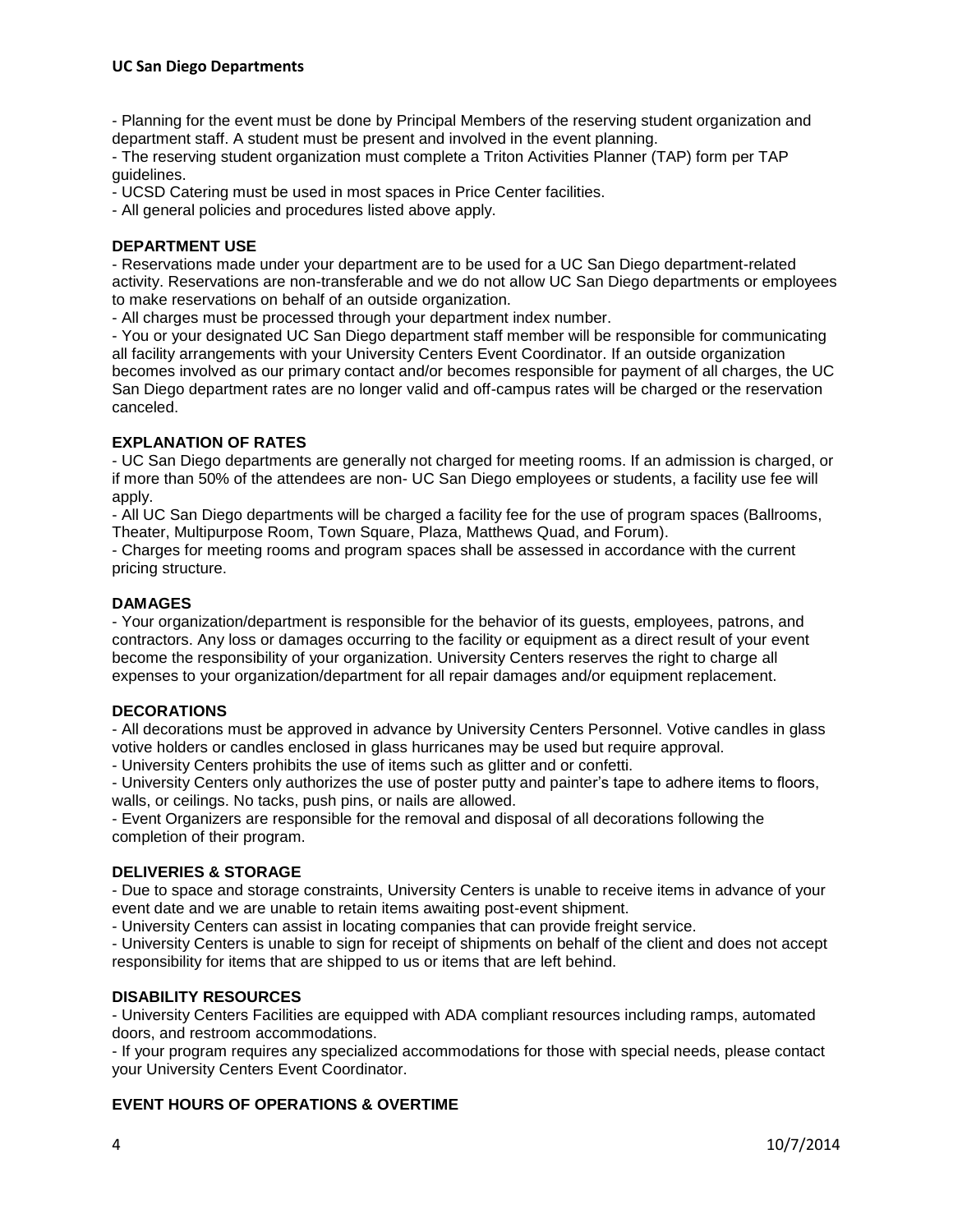### **UC San Diego Departments**

- University Centers event hours are from 8am - 11pm Monday through Sunday during the academic calendar. During academic breaks and summer, event hours are from 8am - 6pm Monday through Friday, 10am – 4pm on Saturday, and closed on Sundays.

- Event hours are subject to change during UC San Diego holiday periods.

- All clients will be assessed an overtime charge of \$125.00 per hour for every hour or part thereof outside of the normal event hours listed above.

### **EVENT/RESERVATION START TIME AND END TIME**

- You will notice two sets of times listed on your reservation. One is the event time and the second is the reservation time.

- The event time listed in bold reflects the actual starting and ending time of your reservation.

- The reservation time listed underneath the event time reflects the load-in and load-out times allocated for client access before and after their program.

- University Centers may adjust reservation times in order to allocate set-up and tear-down periods as required for your program. In these instances, please communicate your requested access time as needed for your program with your University Centers Event Coordinator.

### **FIRST AID**

- University Centers has basic First Aid equipment on site (including portable AEDs) to be used in emergency situations as needed.

- University Centers may require the use of specialized Emergency Services Personnel for your program, dependent upon factors such as: type of event, duration of event, expected crowd type, and/or expected attendance.

- Clients will be responsible for all direct staffing costs associated with the use of Emergency Services Personnel.

### **FOOD SERVICES, CONCESSIONS, AND CATERING**

- Events requiring catering in University Centers Facilities must have a space reserved first.

- University Centers has the exclusive right to any and all concessions within the Price Center.

- All catering for UC San Diego departments and off-campus groups in the Price Center (including all program spaces and meeting rooms) is offered exclusively by UC San Diego Catering. UC San Diego registered student organizations, including GSA, AS, and CSI are excluded; however any outside catering company must provide the proper health and insurance certificates.

- UC San Diego Catering has the first right of refusal on all departmental and off-campus catered events and must provide written documentation to the client and University Centers if declining service.

- UC San Diego Catering can be reached at (858) 534-3688 or at catering.ucsd.edu.

- The Student Center and Student Services Center have no policy in terms of a catering exclusive. Therefore, all caterers may be used for your program in those spaces as long as the necessary health and insurance certificates are supplied to University Centers Personnel.

- Both the Price Center and the Student Center offer restaurant-style dining options that can serve as meal alternatives to hosting food at your event.

### **FURNITURE**

- Furniture set-ups are included at no additional cost provided that University Centers can fulfill your program's requirements using our existing inventory.

- Additional charges will be incurred for furniture rentals for those items that cannot be provided through our existing inventory.

### **INFORMATION TECHNOLOGY**

- University Centers provides single analog active phone lines in the majority of their facilities. If additional analog or digital phone lines are required for your program, all requests need to be made a minimum of 4 weeks in advance of your event date.

- Wired Ethernet connections are available in some of University Centers Facilities. Please contact your University Centers Event Coordinator for verification.

- Wireless internet access is available throughout all of University Centers Facilities. If your program requires wireless internet access and the computers are not registered with the UC San Diego Campus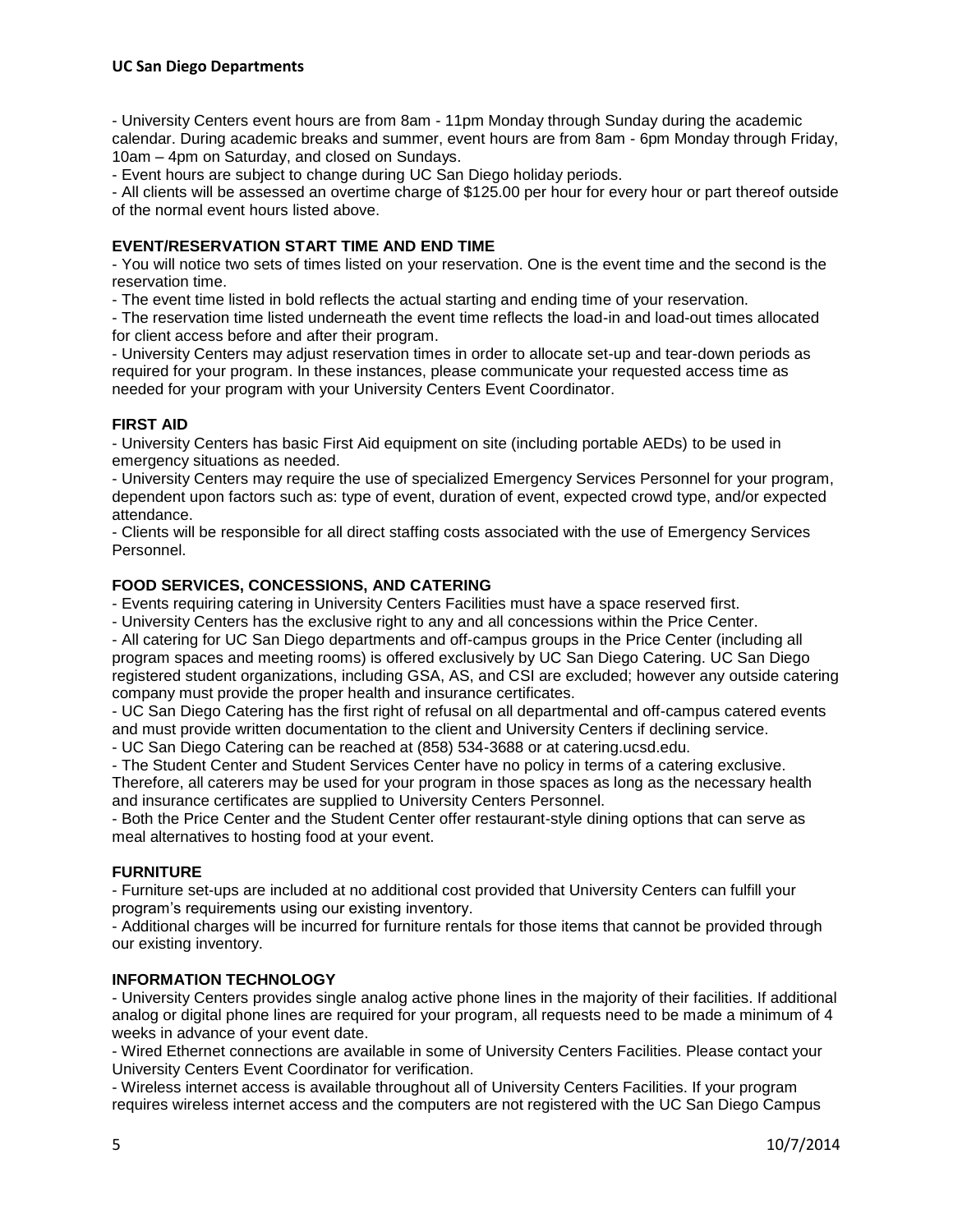Network, please contact your University Centers Event Coordinator.

### **INSURANCE**

- If you are contracting with outside agencies to participate as an exhibitor or provide services for your event, contact UC San Diego Risk Management at (858) 534-3820 to ensure the appropriate proof of insurance is obtained.

## **LOST & FOUND**

- The One Stop Desk serves as the Lost & Found for University Centers facilities.

- After 7 days, all Lost & Found items are turned over to the UC San Diego Campus Police Department where they are held for 90 days. After 90 days, all Lost & Found items are donated to charitable organization by the UC San Diego Campus Police Department.

- Please contact the One Stop Desk located on the 3<sup>rd</sup> Level of Price Center East, at (858) 534-7666 or via email at [onestop@ucsd.edu](mailto:onestop@ucsd.edu) for all concerns regarding Lost & Found items.

### **MERCHANDISE**

- University Centers reserves the right to charge a Facility Merchandise Fee for items sold during your program. Please consult your University Centers Event Coordinator for further clarification.

### **PARKING**

- Parking enforcement on the UC San Diego Campus occurs Monday through Friday from 8am - 11pm with the exception of University Holidays. Parking permits are required for use during all times of enforcement.

- Reserved spaces, parking attendants, and special event signage are available for your program and can be obtained by contacting the UC San Diego Special Event Parking Office at (858) 534-0274 or at parking.ucsd.edu.

## **PAYMENT OF CHARGES**

- Charges will be assessed to all groups requiring special services such as technical support, security, custodial services above and beyond normal services, food/beverage services, special equipment rental, etc. UC San Diego departments must use a seven-digit budget index number to remit all charges.

### **POSTING POLICY**

- Flyers may be posted to any vertical cement fixture (i.e. pillars).

- Banners may be suspended by string or rope off the  $2^{nd}$  and  $3^{rd}$  level railing in Price Center West,  $2^{nd}$ level railing in Price Center East, and on the railings facing The Hump and Porter's Pub at the Student Center.

- Banners may not be weighted with anything that may cause damage or harm if the weighted object should fall.

- The use of nails, tacks, staples, clear or duct tape, or other fasteners and similar materials on doors, windows, walls, furniture and equipment is prohibited.

- The use of blue painters tape for securing flyers is an approved fastener. - No posting the areas surrounding the Price Center water feature, from the fountain on Library Walk down to the bottom of the stairs in the Plaza.

- Posting is not allowed on the ground, windows, painted areas, or stone surfaces.

- As a courtesy, banners should be removed by the sponsoring organization upon conclusion of the advertised event.

- All posted materials will be removed every Sunday by University Centers Custodial Services staff.

- Leafleting is not permitted in University Centers Facilities.

## **POTLUCKS**

- UC San Diego departments may hold potlucks for fewer than 25 people.

- Food service is limited to light refreshments that do not require on-site food preparation (i.e. cookies, chips, cheese and crackers, vegetables and dip).

- Groups are required to properly dispose of all garbage and leave the facility in the condition which it was found.